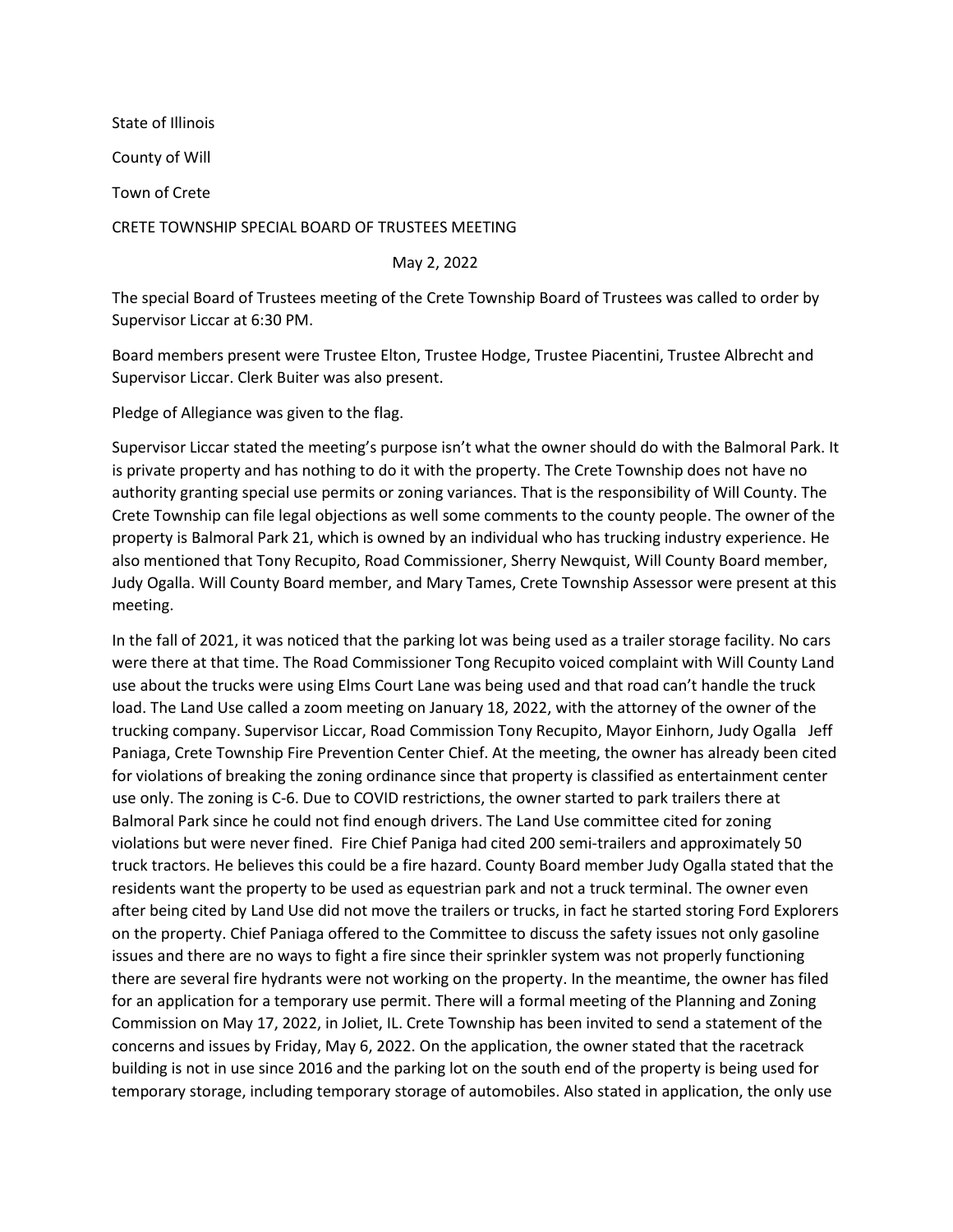of the building is for bathroom use. They state the noise level will be far than when the track was being operated. The applicant closed in 2016 and the operator received several permits to operate temporary storage permits. When Balmoral 2021, LLC purchased the property in 2021, they continued to use portion of the parking lots for outdoor storage. They do want to reopen the equestrian use of the property when the pandemic ends. In addition, Road Commissioner Recupito mentioned that there is two applications, one for trailers and one for vehicles. He also mentioned after the January Zoom meeting, the attorney and owner stated they will stop using Elms Court Lane three days. By the following Friday they were using the Elms Court Lane again. This is damaging our roads that can't handle these loads. The owners did close the entrance on Elms Court Lane to tried stopping the truck traffic, but the truck traffic continues using this lane. Will county sheriff tells the truck drivers to use the professional MapQuest/ Waze so they don't get directed to use Elms Court Lane.

Supervisor Liccar opened the floor for discussion. Will County Board member Newquist's concern is the temporary request become a permanent. Citizen Gary Duncan mentioned that he was out in the nearby subdivision, and he called Land use and he talked to some one there about a neighbor house which was not being maintained. Then he asked about the Ford Explorers at the Balmoral Park and Tim Mack of Land Use stated that is another matter and will keep him posted. Resident Judy asked the Fire Chief what he was check at Balmoral Park entity. Chief Pariga said he was checking for fuel in the tanks, security at night, lighting, and lanes between the trucks. The resident was concerned about the barns that are falling apart. He assured them that they inspect and will get proper people to get involved. The concerned citizen mentioned that the previous owner put cars on both end of Elms Court Lane to stop the trucks from using. She also claims the gate was closed in 2021. As for the licenses to start up the racetrack, he won't be able to start up till at least 2026 since all the licenses have been to Arlington Racetrack. Also, she mentioned that a truck jackknifed in front of her house and tied up traffic for at least an hour. The next resident was Pat Now who lives about 1000 feet from the park and says they have a 10-year probation period that won't be completed till 1026. The jackknifed trucker was able to get out of the situation quickly. She is confused about the issues. Are people upset about the use of Elms Court Lane or storing the trailers and vehicles? Supervisor Liccar that is why we are having this meeting to get clarification on the issue. Will County Land Use Commission stated that the previous owner was allowed to temporary use permit to store dealership overflow till December 31, 2020. The general discussion was how the racetrack is being maintained or how the grass is not being mowed and the fences and buildings are becoming deliberated. The previous owners kept the property decent looking. Resident Nancy Pastor, who lives by the Gate number 1, has two issues. First, he did not ask for permission at firast and he just started doing it this business. The second issue was that the current owner can't control the truckers who driving down the roads like crazy people. The problem is we can't have our own police force and Will County has two police officers to cover all of Will County. Road Commissioner Recupito mentioned that the company has been cited but no enforcement has been done to this company. Will County Board Member Judy Oglala mentioned that a complaint must be submitted and please call her office and she can follow through and see the get disciplined. She recommended that the temporary use permit goes only for limited time. A zoning variance would be permanent. She sits on that board committee, and she could get her caucus to vote her way. With the other items like grass mowing and buildings falling apart those are complaint driven so start calling the Land Use committee. Gary Duncan is getting frustrated about his personal situation, and he is getting the same results. The Land Use people appear they don't care about this situation, so these matters linger.